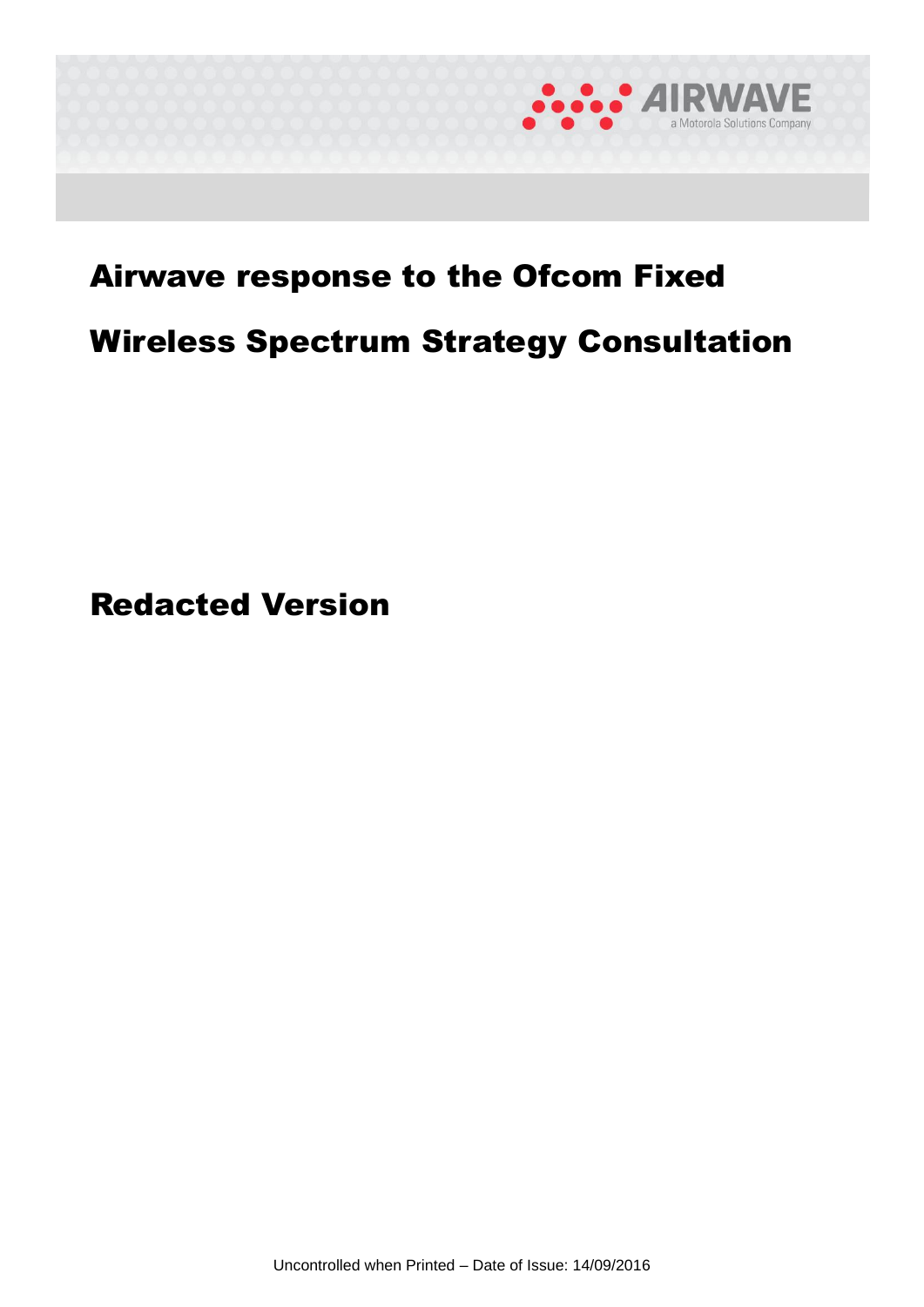

## TABLE OF CONTENTS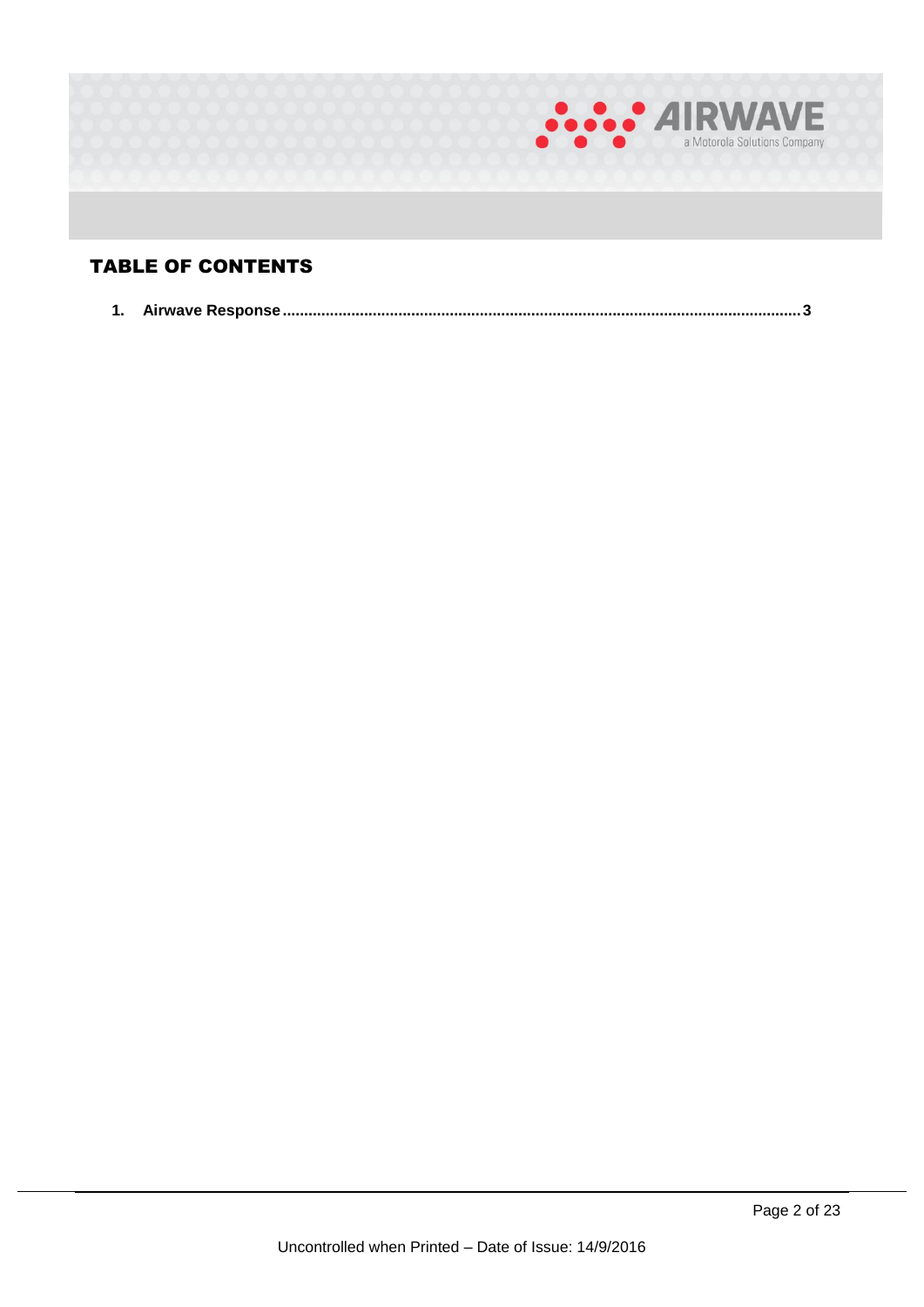

## 1. Airwave Response

Please find attached the Airwave response to the Ofcom Fixed Wireless Spectrum Strategy Consultation.

The response has been set out in tabular form using the provided question and response format.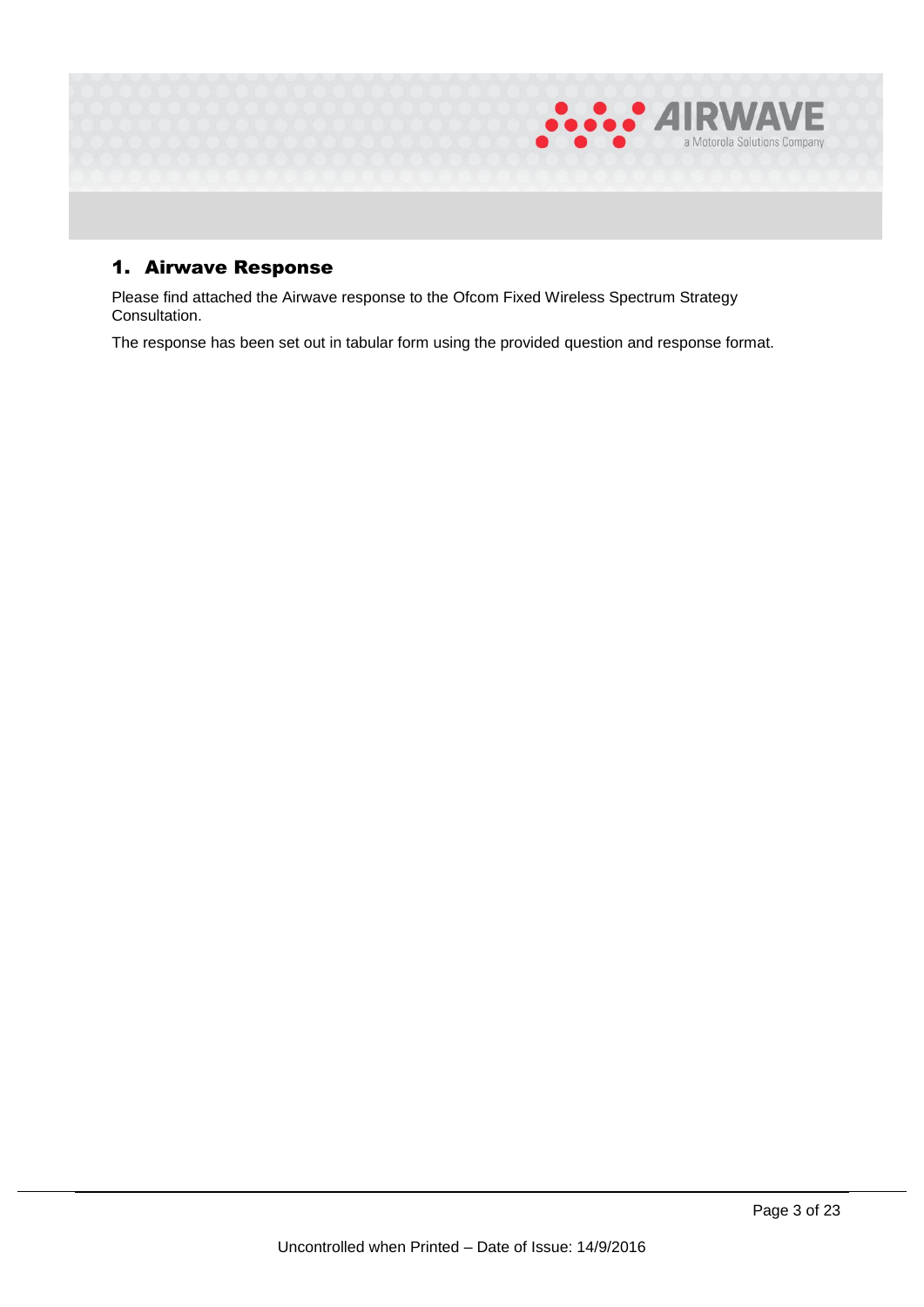

## Question 1:

- a) Please indicate which user type given in Table 1 best describes your use of fixed wireless links?
- b) If you are a telecom network operator or an organisation providing wireless solutions for different user types, please indicate where possible, a breakdown of the percentage of fixed wireless links used to support the different user types i.e. mobile network operator, emergency services etc.
- a) Public Safety. (We assume the reference in the question should have been Table 3).
- b) Approximately 100% emergency services and other allowed users (we do have a few links out of 3230 for other purposes, Utilities Inter-Tripping circuits <10 currently).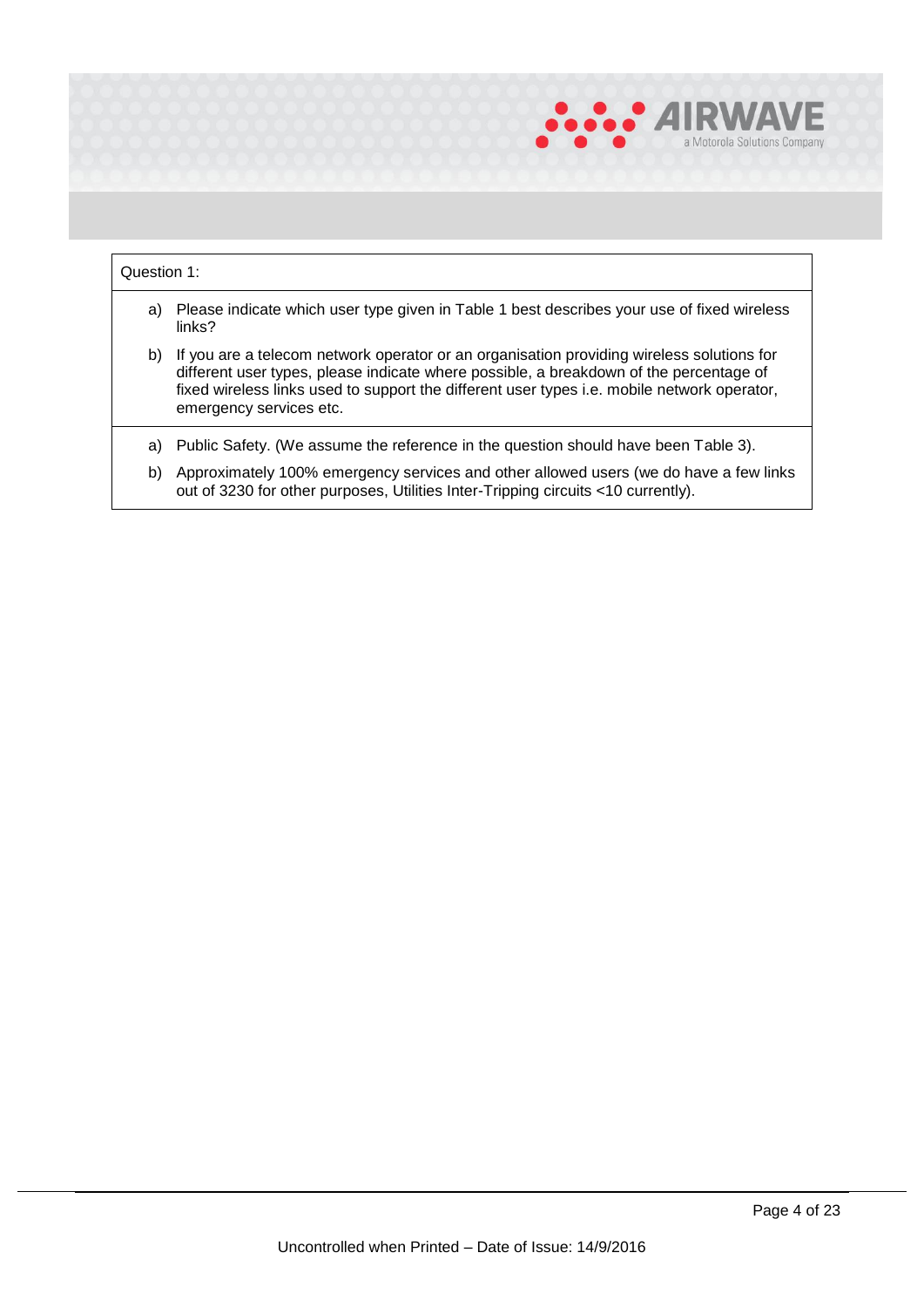

## Question 2: a) Please indicate the applications provided by your use of fixed wireless links and the benefits these provide to citizens and consumers. b) For each application, please indicate the frequency band used and the rationale for choosing that band, i.e. the application specific characteristics that affect your specific choice of frequency band. c) For each link, please provide details of the application supported. a) Emergency Services Voice, SMS and Data. b) All bands; 1.4 GHz, 13 GHz, 15 GHZ, 18 GHz, 23 GHz, 25 GHz and 38 GHz. All bands selected to provide the level of availability (typically 99.999%) required to deliver the Emergency Service's Network. c) Apart from the few Utilities Inter-Tripping circuits all links are used to provide the Airwave Voice, SMS and Data services to the Emergency Services and other allowed users. The diagrams below show where the different radio types are used and the typical circuit bandwidths they provide. Switch Cluster SDH SDH<br>Transmission Microwave 1.4 GHz and<br>13 – 38 GHz links providing at least 1 x 2 Mbit/s circuit Λ 74 Core Network **Point of** Base<br>Core Network **Profession** Interconnect Station Microwave 1.4 GHz providing an n x 64 kbit/s circuit or 1.4 GHz, 13 – 38 GHz providing at least a 1 x 2 Mbit/s circuit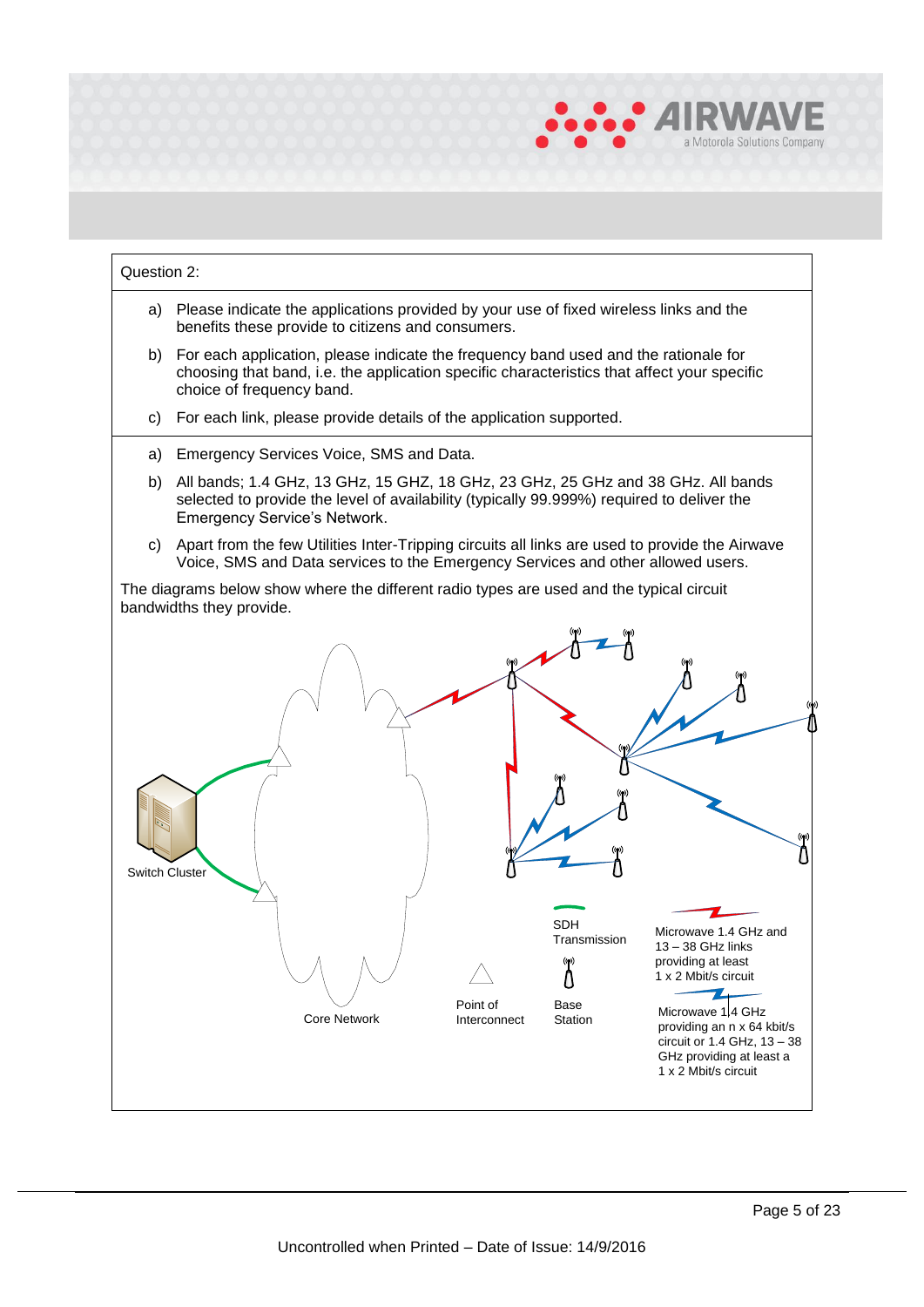

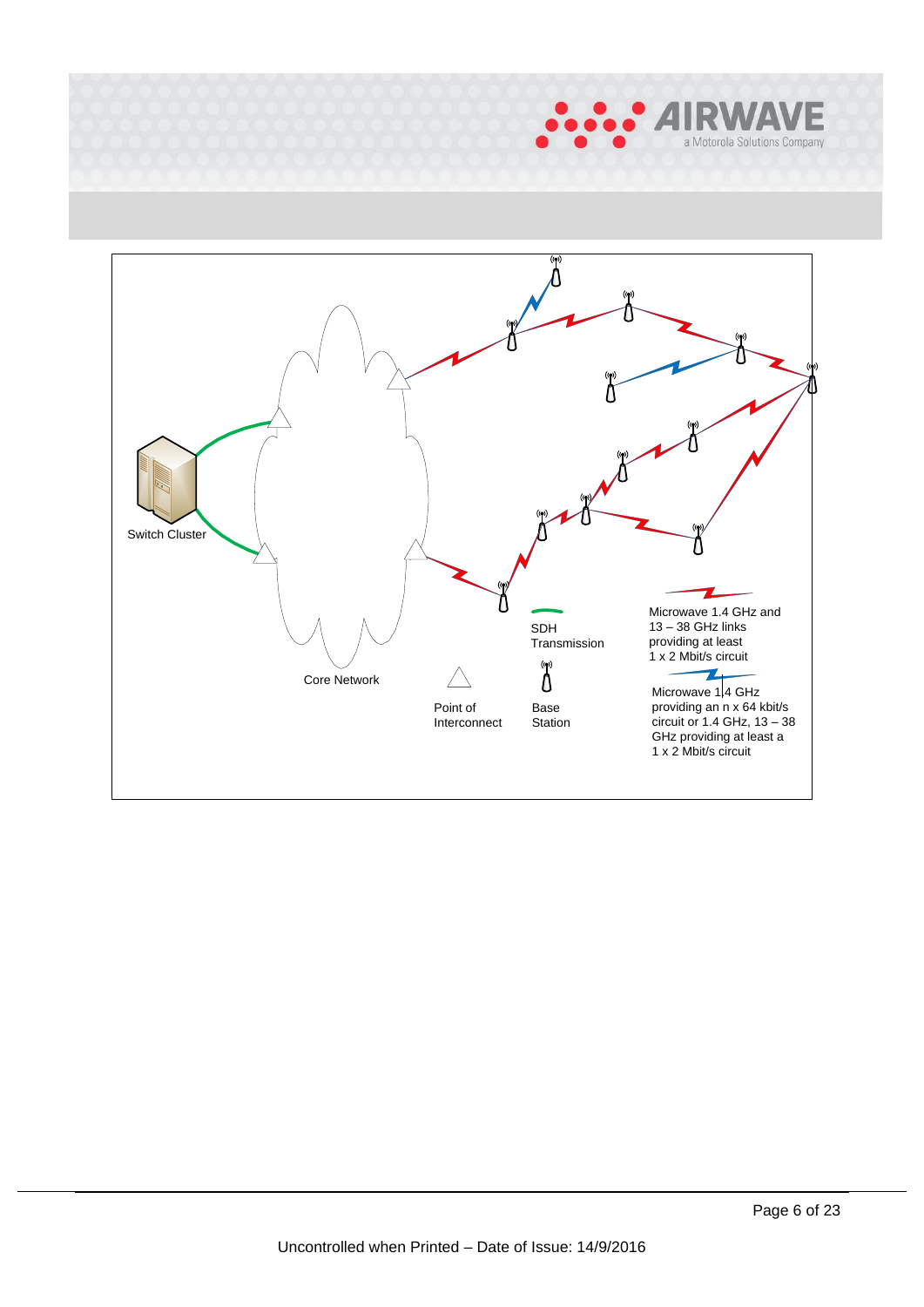

#### Question 3:

- a) How do you envisage the current and future applications provided by your use of fixed wireless links to change in the next 5-10 years?
- b) What market trends and drivers will affect the use of fixed wireless links to deliver the relevant applications in the future?
- c) What bands will be relevant to support the future changes?
- d) Could your use of fixed wireless links be provided by alternative solutions? If so please give details of alternatives.
- a) The applications will materially stay the same.
- b) The Airwave network will eventually be decommissioned at some point beyond 2019, at which time the majority of links will no longer be required.
- c) N/A
- d) No, as BT is withdrawing its Kilostream service we are increasing our use of fixed wireless links to replace the Kilostreams. Many Airwave sites are located where there are no other telecoms services or alternatives, apart from wireless fixed links or very low quality BT copper.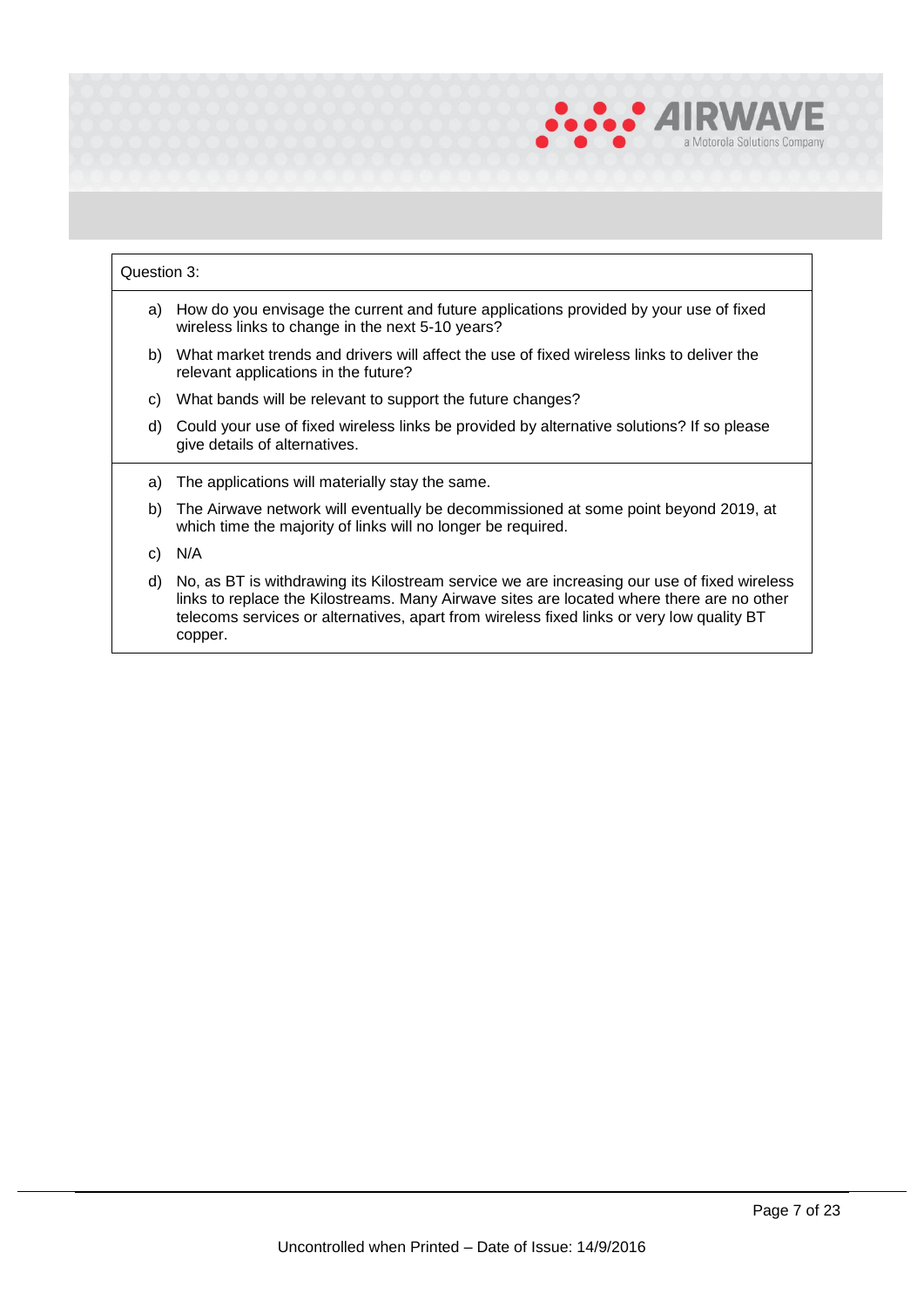

## Question 4:

- a) How will Fixed Service equipment continue to evolve to meet the increasing capacity requirements?
- b) What is the timescale for implementation in equipment?
- a) In urban and dense urban areas higher frequency bands are and will continue to be capable of providing increasing bandwidth in conjunction with fibre optic solutions. However, in rural and isolated areas fixed links in the current bands (13 and 15 GHz predominantly) will be required to enable the long distances between sites to be delivered, and as bandwidth demands increase (for all of Emergency Services users, Fixed Rural Broadband, and Rural mobile broadband roaming) multiple aggregated links will be required, utilising multiple links within bands and probably multiple bands. An example might be 4 links at 13 GHz plus 4 links at 15 GHz, all using XPIC techniques aggregated together to deliver multiple Gbit/s over a distance of 25 km or possible more. The current trend of ever higher modulation schemes does little to answer these longer link requirements as the modulation becomes more complex the range for the same quality of performance falls off very quickly. Currently for reasonably long links of high availability 256 or 512 QAM is the practical limit. Fibre is not a realistic alternative to much of these rural and isolated areas.
- b) The replacement Emergency Services Network is presumably being rolled out now into the Rural and isolated areas as should be Fixed Rural Broadband and Rural mobile broadband roaming, though the latter two examples may follow later to meet Government targets for broadband availability to the public.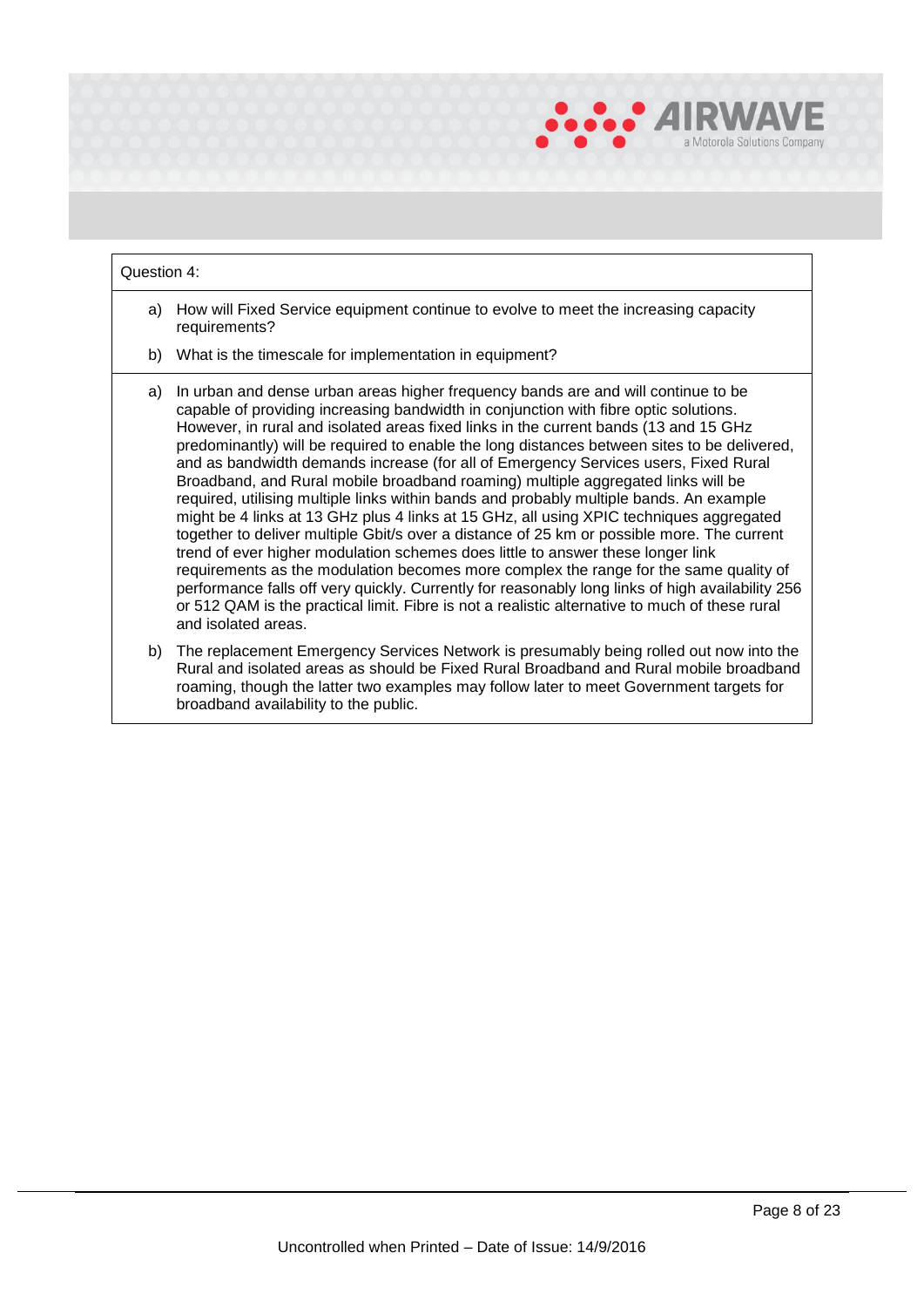

## Question 5: a) What capacity enhancing techniques are you deploying or intend to deploy? b) How does this affect your future demand for spectrum? c) Do you see any barriers in the current authorisation approaches preventing use of such technology? If so, please indicate the changes you consider would be required to facilitate this? a) For the rural and isolated areas Airwave in recent years have designed their microwave links such that they can be upgrade to provide much higher bandwidths (typically the maximum the radio equipment can provide at 256 QAM) without the need to swap out hardware, unless a change in license forced a frequency band change. b) In rural and isolated areas far more of the existing lower frequency wireless fixed link band spectrum will be required to deliver high bit rate services to the Emergency Services and public alike. c) The only barrier would be if insufficient channel capacity existed due to either congestion (too many single operator networks instead of shared infrastructure to provide the maximum efficiencies at minimal overall cost) or it being used for other purposes. This may be self limiting to some degree because if these frequency bands were used to deliver mobile broadband services then those same services would need these same frequency bands to deliver the backhaul connectivity back into the mobile core network.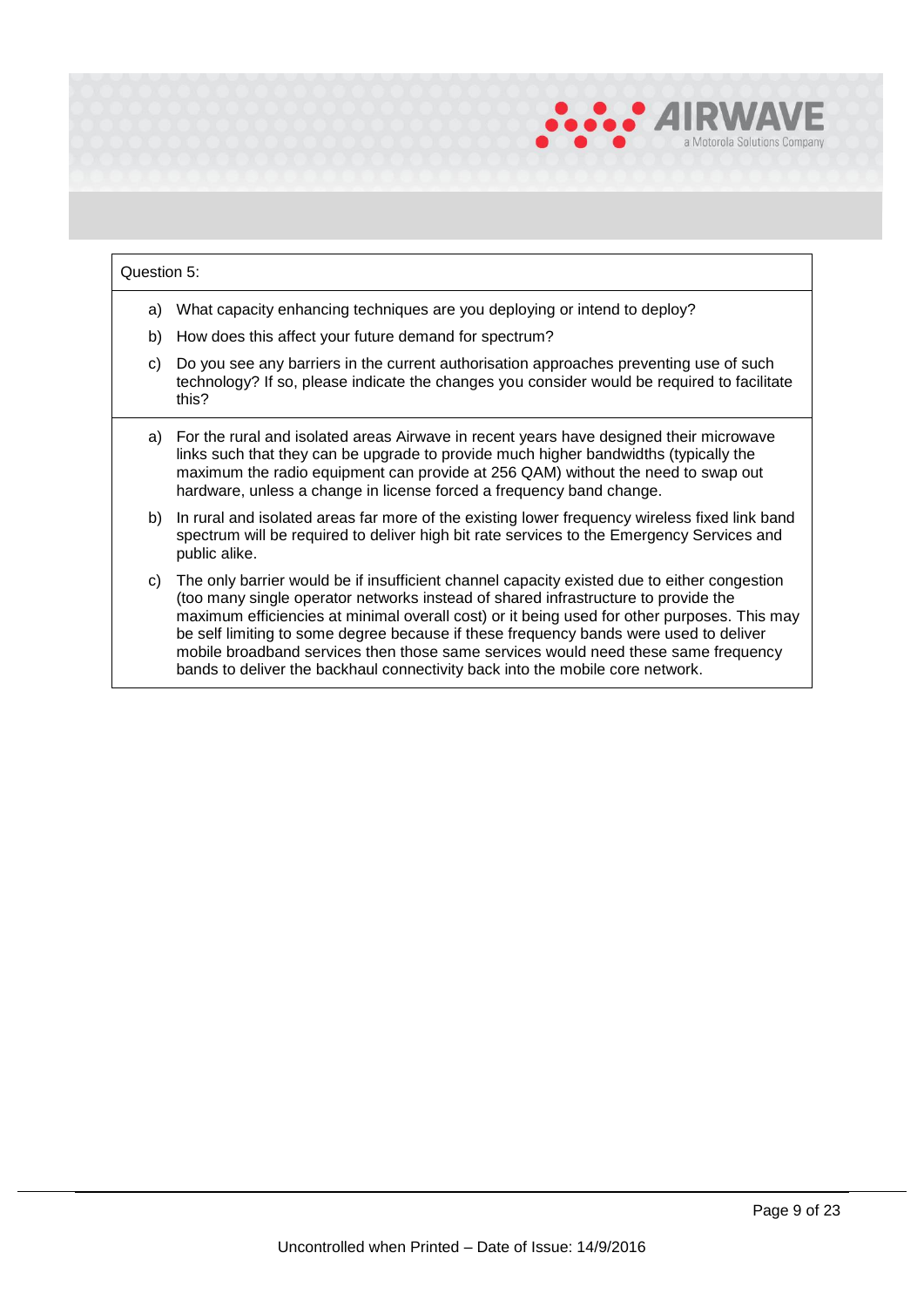

## Question 6: a) How do you expect future mobile backhaul network architecture to evolve as part of the 5G ecosystem? b) How would this impact on future demand for fixed wireless links as a backhaul solution in the next 5-10 years and beyond? Please explain in terms of specific frequency bands i.e. which bands will be important for macro and small cell backhaul and why. c) What is the most appropriate authorisation regime to facilitate this? a) In urban and dense urban areas fibre will be the predominant delivery medium, with very short range fixed links (P2P and P2MP) being used to distribute the delivered backhaul bandwidth to individual cells. These very short range links can use the highest frequency bands and still provide large bandwidth at reasonable availability, especially as many devices will have multiple choices for their serving cell connectivity. For rural and isolated areas (as covered in the responses to other questions) there is no realistic alternative to wireless fixed links in the lower bands to enable high bandwidth to be delivered over long distances that are simply uneconomical to deliver using fibre. To provide the level of coverage required by the Emergency Services the delivery of fibre to some individual Airwave sites has been quoted at over £1M, a few over £2M at 1999 - 2005 prices, needless to say these have been delivered by multi-hop fixed links. For future networks demanding much greater bandwidths than the current Airwave network these issues will be much greater as high bandwidth and range are mutually exclusive within any particular frequency band, I.e. you can have one but not both at the same time. b) Not currently relevant to Airwave. c) For the Emergency Services and networks providing services to the public, radio spectrum that is used to provide these services needs to be protected from other users to enable reliable services to be provided, necessitating some form of licensing and control. Equally there is a need to reduce costs for the network operators and the spectrum administrators, so the current scheme for fixed links would not be appropriate with its relatively high administrative costs. The most appropriate scheme might be limited access databases (limited to approved network operators and organisations) where frequencies or channels in use could be registered against geographic locations, on a first come first serve basis, and an administrator to police against anti-competitive behaviour such as spectrum hording (registering frequencies or channels but not having operating links within a reasonable time scale) by any business or organisation. A system like this would require study and development but it is essential that a robust, but cheap, method of allocating and protecting spectrum is implemented.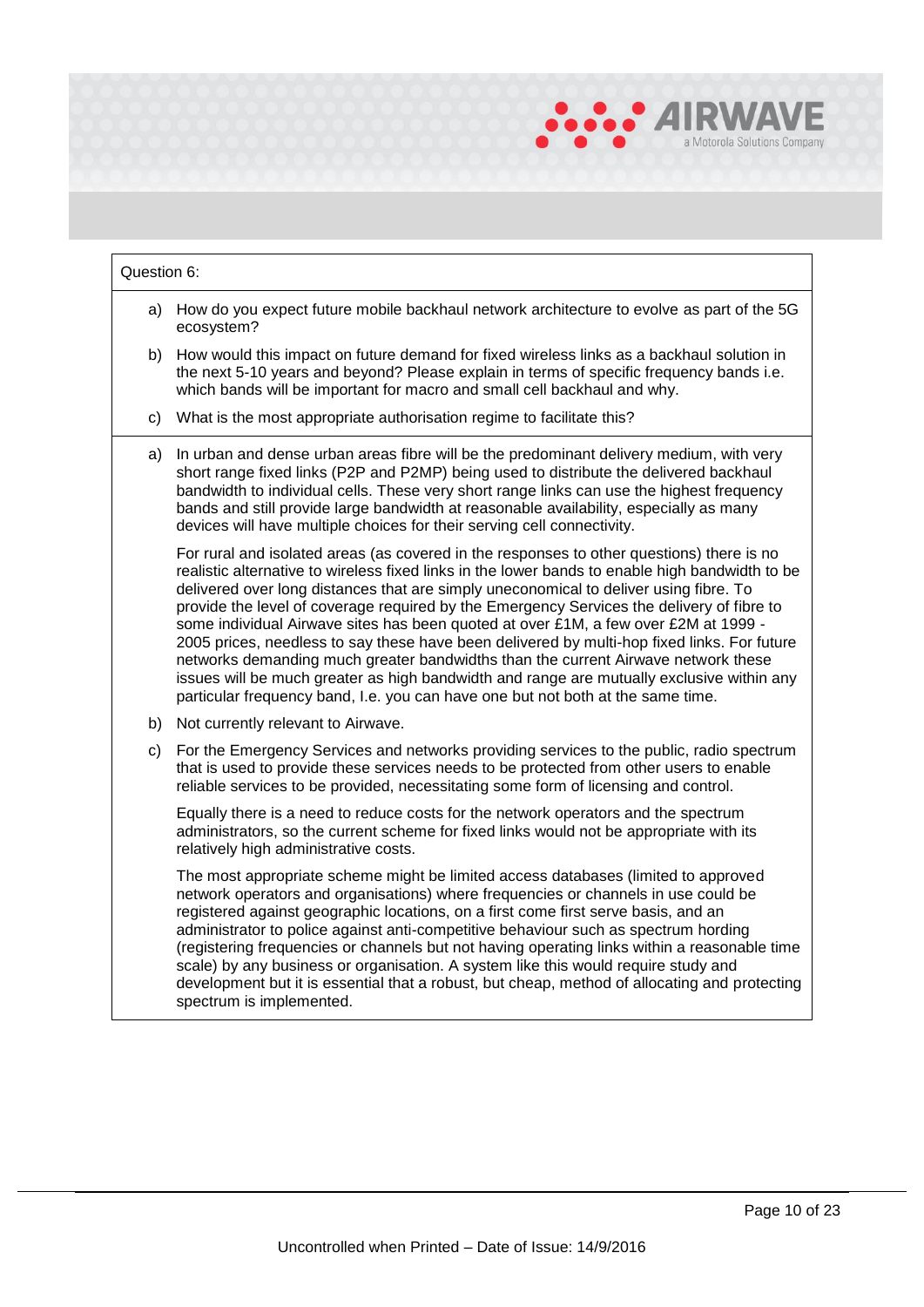

## Question 7:

For each Fixed Service band currently identified for study for 5G under WRC-15 Agenda Item 1.13 and 3.6–3.8 GHz band, please explain the impact on your backhaul use should the bands be identified and be repurposed for 5G given that the viability of in-band sharing between mobile access and backhaul is currently being studied.

Should any fixed link service band used by Airwave (within 1.4 GHz to 38 GHz) be repurposed prior to 2019 (current contract extension), and possibly beyond should the new ESN network be delayed, the Emergency Services for Great Britain would be impacted. The impact could be in two possible forms, a lack of essential services in a geographical area causing a risk to life or a considerable cost to the public finances to replace existing wireless fixed links with fibre cables. The second could be in the £10Ms, possibly higher if the 1.4 GHz band was adversely affected as these links are predominately used in rural and isolated areas where their replacement with fibre or multi-hop radio paths in higher frequency bands would be very expensive.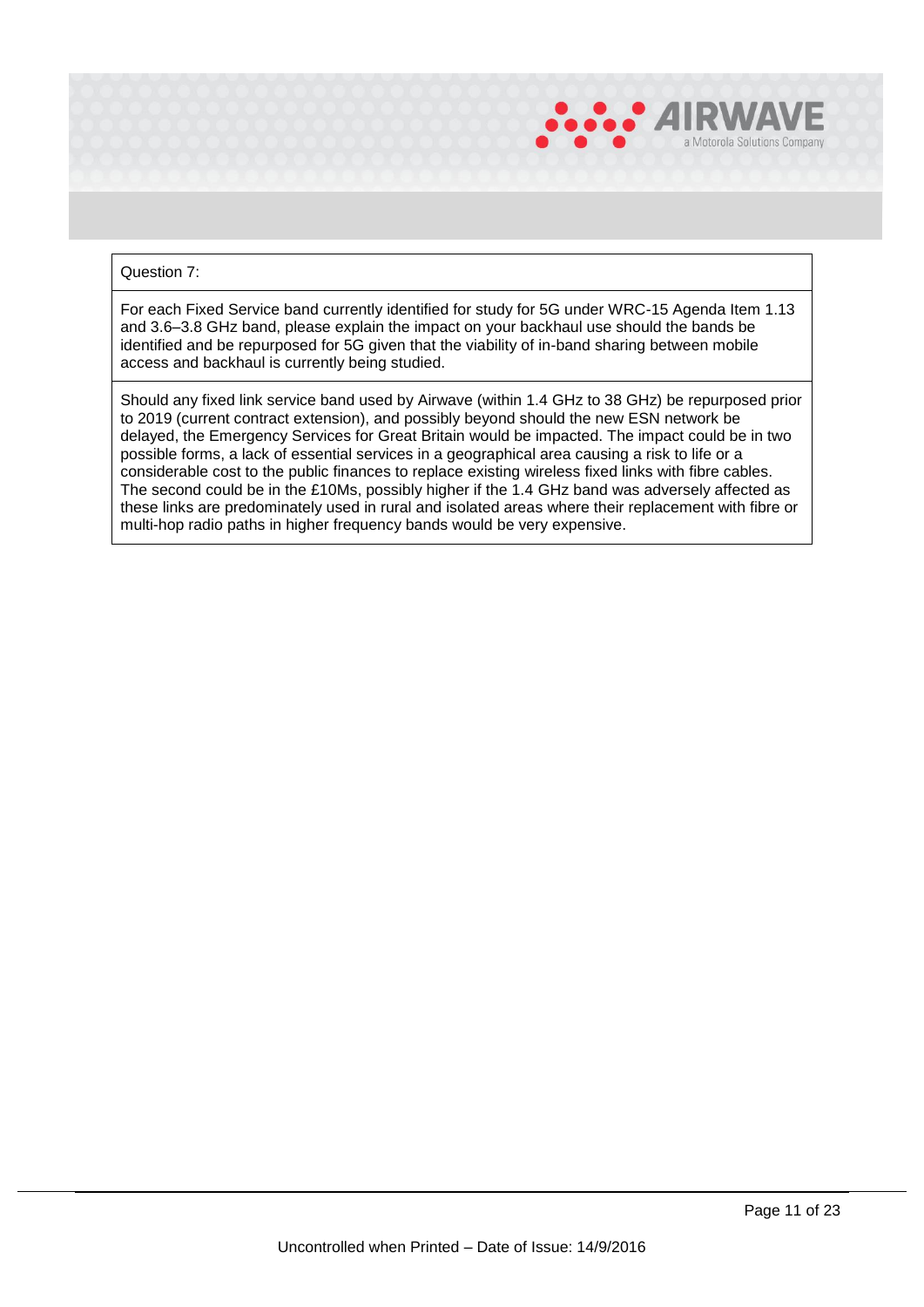

## Question 8 a) What is the current use in the block assigned bands at 10 GHz, 28 GHz, 32 GHz and 42 GHz bands and how do you expect usage in these bands to evolve given that the 32 GHz and 42 GHz bands are also being considered for study for 5G globally? b) For each band, please provide details including geographic location of each fixed wireless link deployed and the application it supports. Where these bands are used for fixed wireless links, please give details in terms of the capacity supported and total numbers of links deployed. a) Not used by Airwave.

b) N/A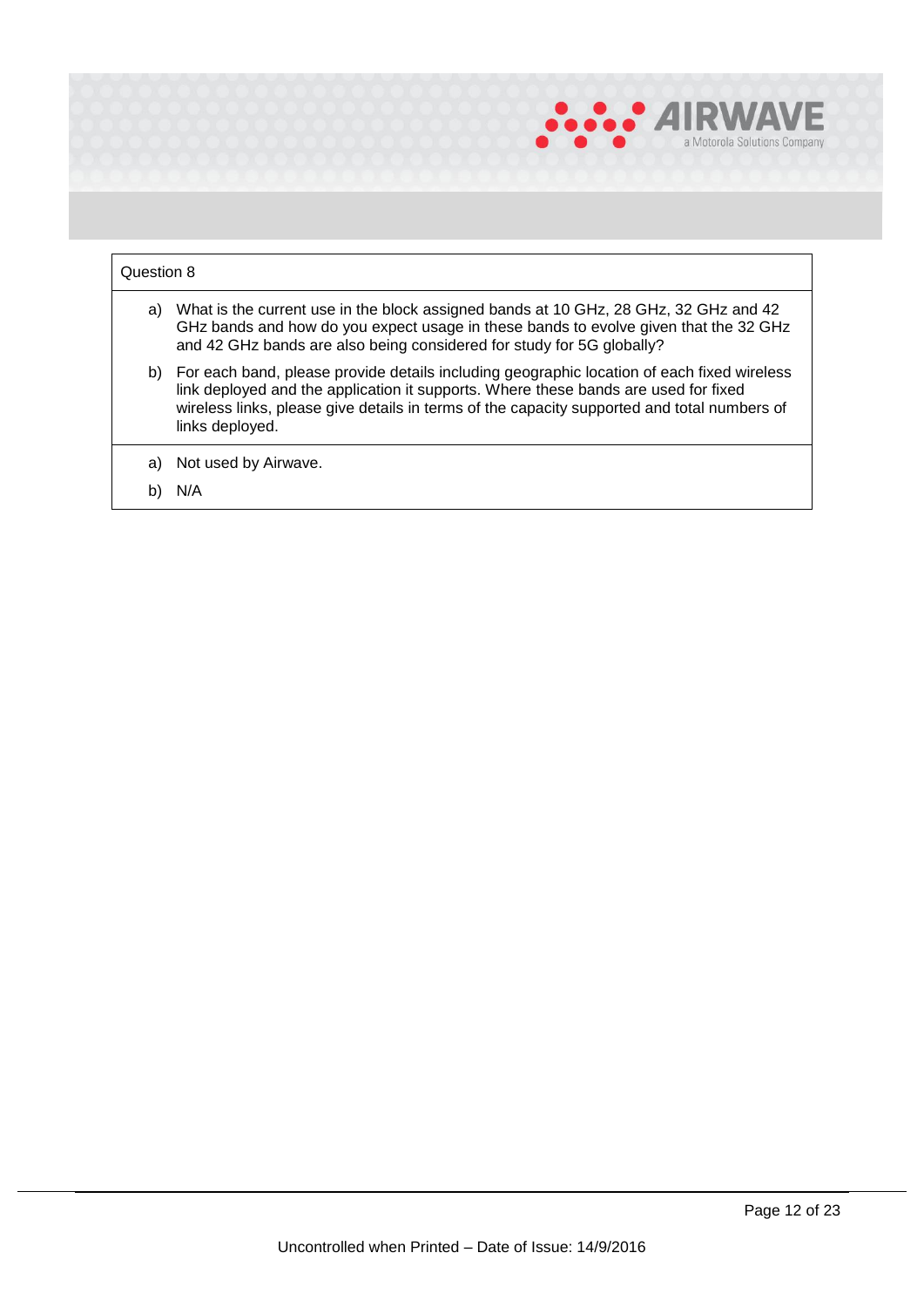

#### Question 9:

What impact does the change in the provision of national emergency service network have on both the future demand and supply of spectrum to support the backhaul requirement for the emergency service network? Please explain in terms of frequency bands, particularly but not limited to the 1.4 GHz, 26 GHz, 38 GHz bands?

The current network will continue until at least 2019, and if there is any delay in the roll out of the new ESN and subsequent adoption by the Emergency Services, possibly beyond. Until this time there will be an increase in the use of these bands as Airwave completes its replacement of BT Kilostreams by wireless fixed links. Many of the proposed fixed links have already been delivered or licenses applied for but there are approximately another 500 links still to be designed and licensed within the 1.4 GHz to 38 GHz bands.

Assuming Emergency Service coverage is required that has the same or similar footprint to that already provided by Airwave (this assumption has been made on the basis that the current coverage has only been provided where it has been required by the Emergency Services) the new network will need far more wireless fixed links in rural and isolated areas than Airwave currently uses. This is based on the extensive use by Airwave of 1.4 GHz links to reach 'beyond the horizon' across paths that do not provide full line of sight (I.e. diffracted paths) or distances in excess of 50 km with low bandwidth links which would not be possible at the bandwidth required for the new ESN. Due to this the new provider will need to build many hop sites utilising many more medium and long range links to skirt around obstacles, or invest £Ms in new fibre routes to very remote locations. Unless this is done it would be impossible to provide Emergency Service coverage to many roads that cross isolated countryside, the many small rural villages or hamlets, deep into the national parks (roads and tourist areas), the Highlands and Islands of Scotland, etc. It should be remembered that in the geographical areas covered by many Airwave sites there is currently no other telecoms services other than Airwave, mobile or fixed.

If high availability services (equivalent to the current Airwave GBNR service) are required across all areas (urban or rural) this will need to be provided over wireless fixed links to ensure the diversity into each site that is required to provide this high quality service. Again, due to the demands of increased bandwidth and the distances involved this will rely more heavily on the 13 GHz and 15 GHz bands than the narrow bandwidth Airwave service does, in some cases in areas that are already heavily congested in these bands.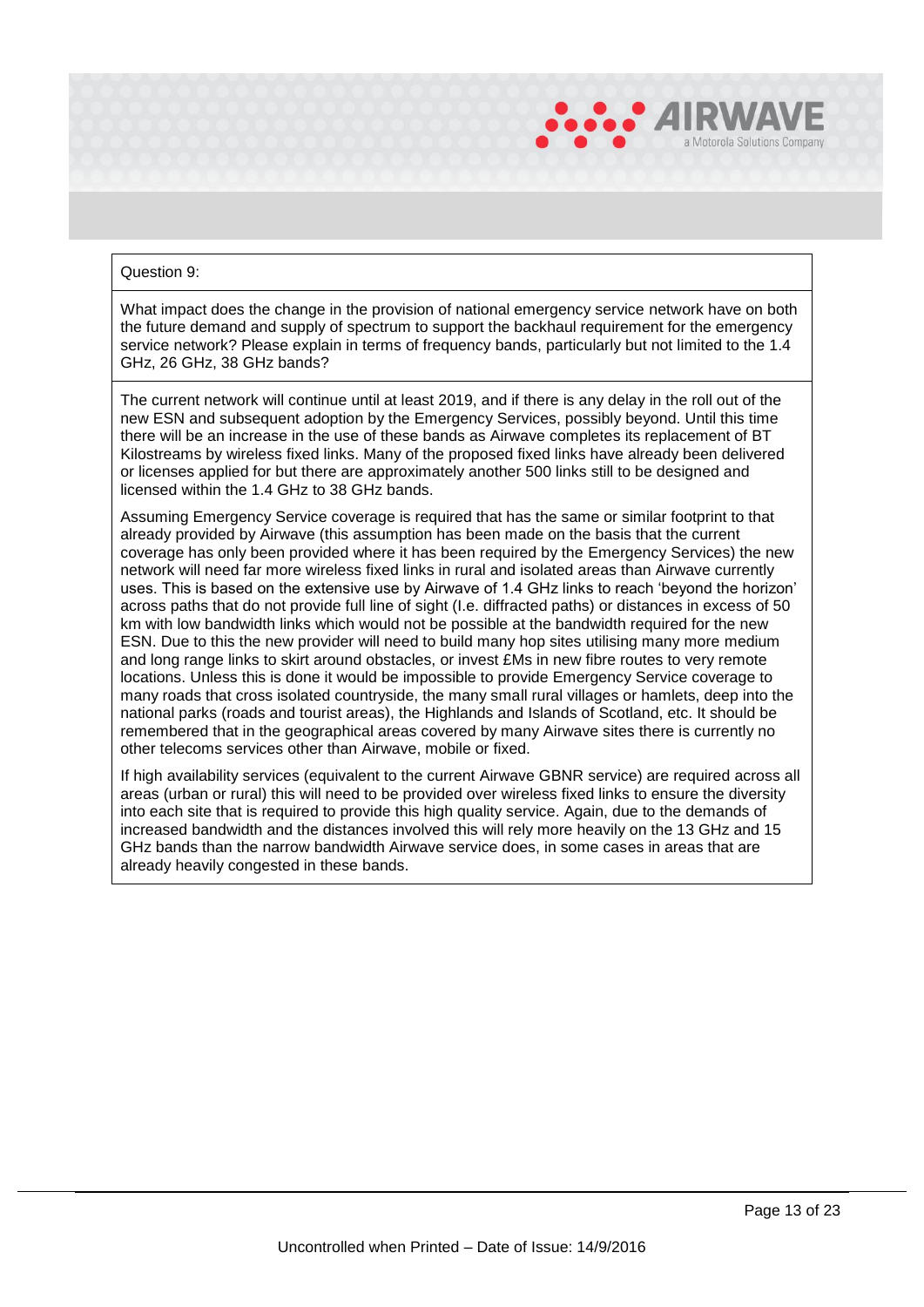

## Question 10: a) How do you expect future public safety use of fixed wireless links to change in the next 5- 10 years? b) Please indicate the market and technology drivers affecting your future use of fixed wireless links, and whether your use could be provided by alternative solutions. If relevant, please explain in terms of frequency bands, particularly but not limited to 1.4 GHz, 26 GHz and 38 GHz? a) There will be a large increasing demand for wireless fixed links over at least the next 3 years as the new ESN rolls out into rural and isolated areas as both will need to be up and running in parallel, potentially for a number of years until all potential users of the new network have transitioned across. The current Airwave contract runs until 2019 for the supply of the existing services across GB. As per our response to question 9 the new ESN is likely to need more wireless links than Airwave as they will have to use 2 or more links to reach from a point where fibre 'runs out' across difficult terrain to where a base station site is needed and Airwave are currently using single narrow band 1.4 GHz or 400 MHz MiMo links to deliver 64 kbit/s or 128 kbit/s. Where Airwave are currently using VSAT to reach some sites, if these are still required, the new ESN will either have to deploy eNodeB's using broadband satellite links (exceedingly expensive for always on, bi-directional links) or use multi-hop (> than 4 hop site typically) wireless fixed links to reach into these areas (tourist hot spots, remote sections of motorways and major roads, essential national infrastructure, etc.) using I would expect mainly the 13 GHz or 15 GHz bands to provide the range and bandwidth. b) In urban and dense urban areas I would expect the new ESN to simply encompass the Emergency Services into it existing and planned future network in terms of backhaul. Though there may be a need for some additional wireless fixed links if a high availability service is required needing high levels of transmission diversity. In Rural and isolated areas the main demands for fixed link spectrum are likely to be in the 13 GHz and 15 GHz bands due to the distances between sites, though higher frequency links may be used where it is possible to skirt around an obstacle using more, but shorter, links as opposed to fewer longer ones, this will come down to CAPEX and whole life costs. It is unlikely that 1.4 GHz could provide the necessary bandwidth to fully support an eNodeB and its supported services unless the current channel plan was significantly changed. For these rural and isolated locations the cost of providing a fibre solution would be prohibitive and or would take many years to obtain the necessary permissions if a poled aerial cable solution was proposed (National Parks, etc.).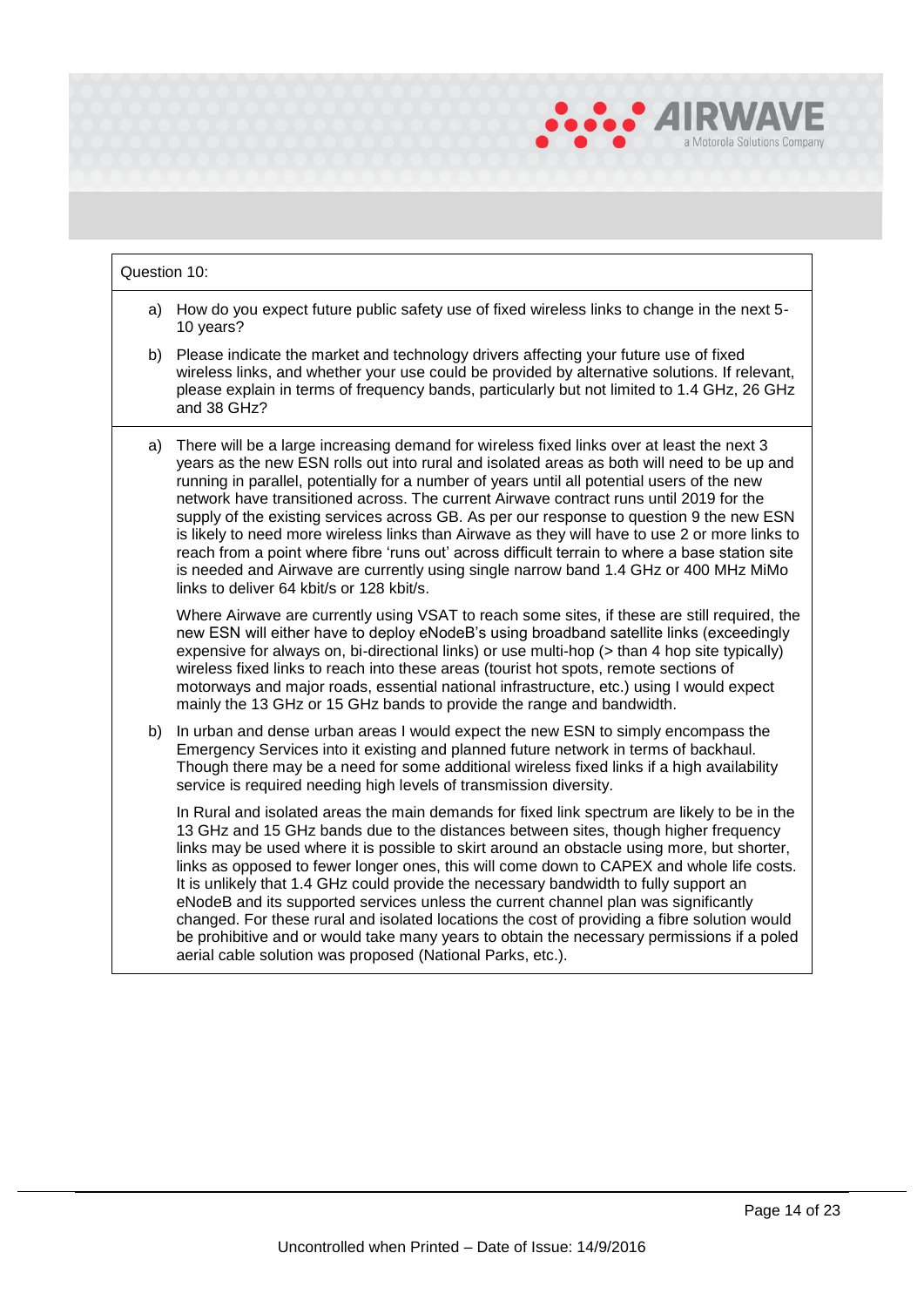

## Question 11:

Please indicate whether you consider that the guard band and centre gap of the 6 GHz band would be a suitable substitute for current and future 1.4 GHz applications, particularly in terms of costs to provide for like for like links and if not, the costs of alternative solutions. Please provide detailed evidence to support your answer.

Having desk top analysed a number of Airwave narrow band links it would be feasible to replace some 1.4 GHz links with links in the 6 GHz band. Replacement 6 GHz links for existing 1.4 GHz obstructed links relying on diffracted paths would need to be licensed with a suitable power uplift allowing sufficient fade margin to provide an availability of 99.999%.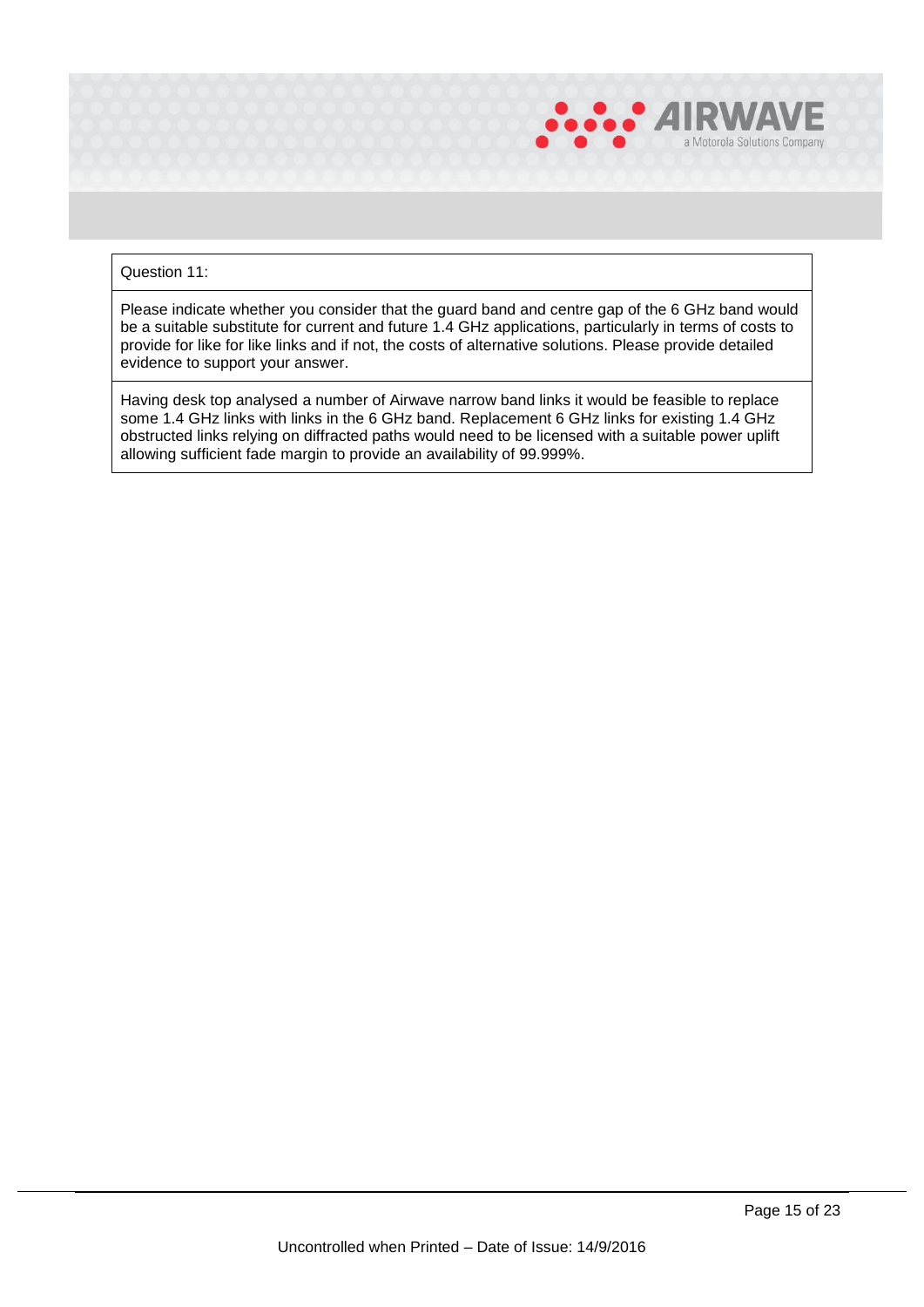

|     | Question 12:                                                                                                                                                                                                                                                                                                                                                                                          |  |  |
|-----|-------------------------------------------------------------------------------------------------------------------------------------------------------------------------------------------------------------------------------------------------------------------------------------------------------------------------------------------------------------------------------------------------------|--|--|
| a)  | How do you expect the utility sector's future use of fixed wireless links to change in the<br>next 5-10 years?                                                                                                                                                                                                                                                                                        |  |  |
| b)  | Please indicate the market and technology drivers affecting your future use of fixed<br>wireless links, and whether your use could be provided by alternative solutions. For<br>example, which part of the smart grid network will require fixed wireless links? If relevant,<br>please explain in terms of frequency bands, particularly but not limited to the 1.4 GHz, 26<br>GHz and 38 GHz bands. |  |  |
| N/A |                                                                                                                                                                                                                                                                                                                                                                                                       |  |  |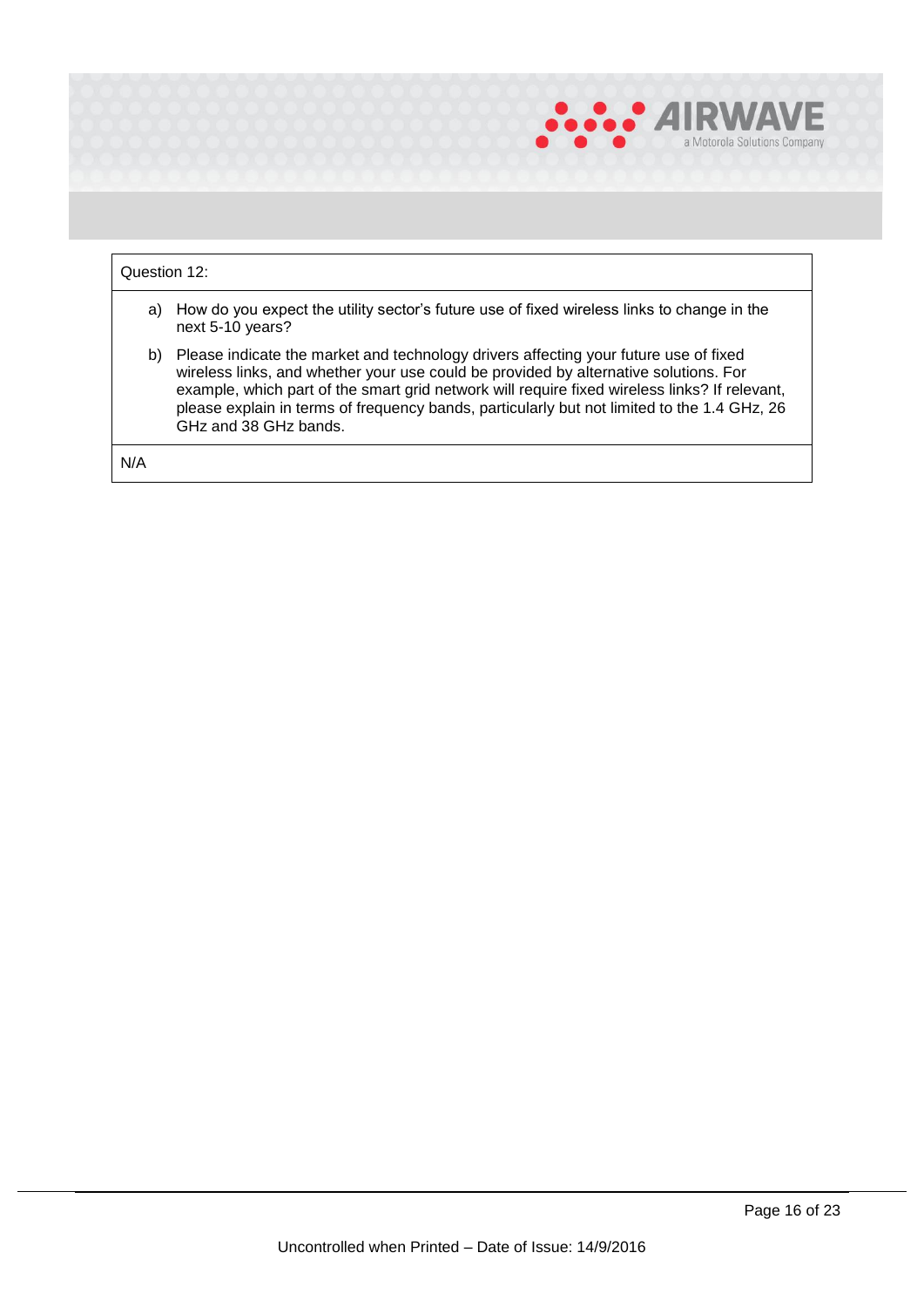

## Question 13: a) How do you expect the future requirements for fixed wireless links that support HFT applications to change over the next 5-10 years? b) Please indicate the market and technology drivers affecting your future use of fixed wireless links. If relevant, please explain in terms of frequency bands, particularly the 70/80 GHz band. N/A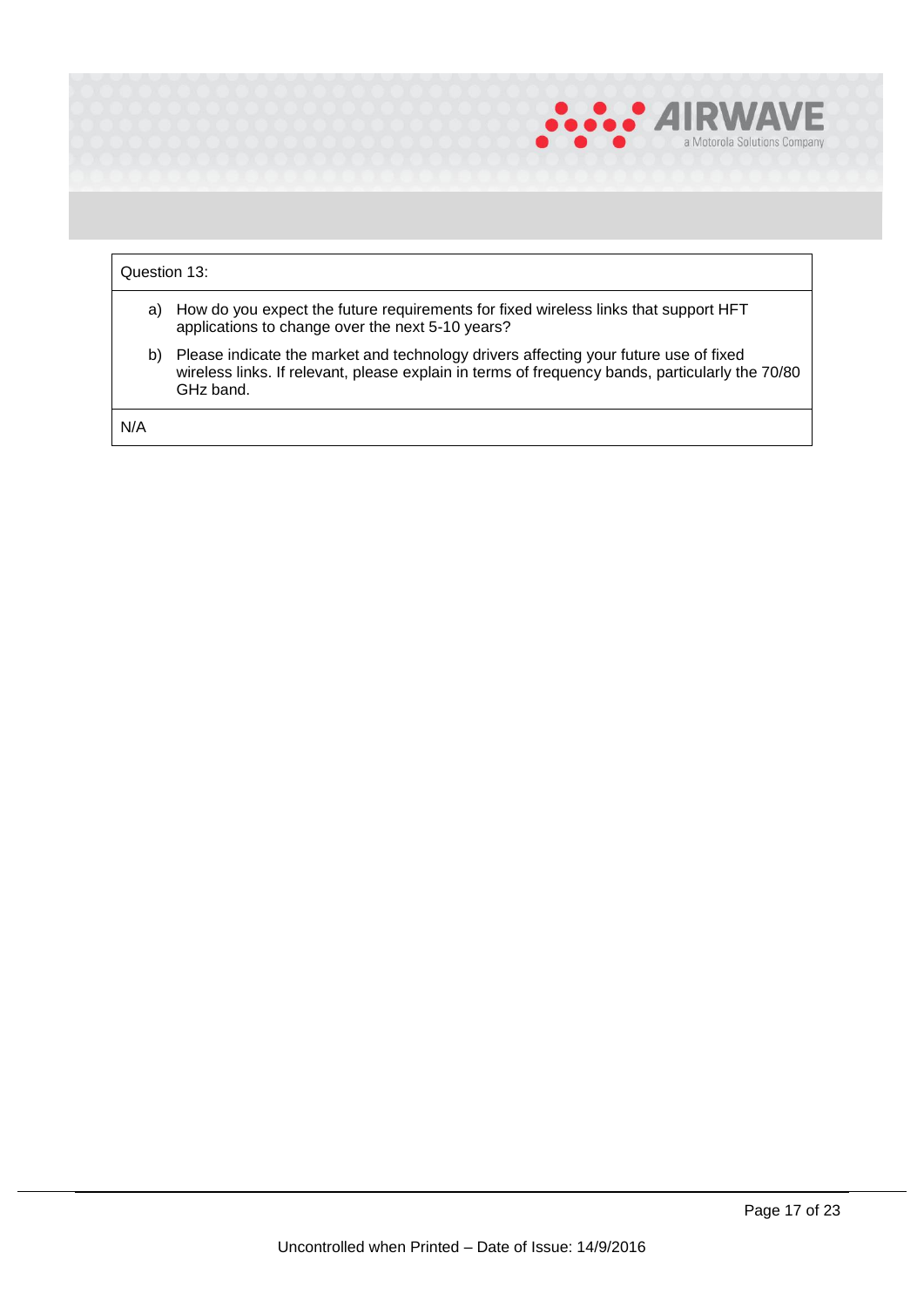

## Question 14:

- a) What is the future demand for HAPS in the UK both in terms of being a network provider and service provider? Please provide details including specific applications and envisaged deployment scenarios for HAPS.
- b) How could sharing with existing fixed wireless links be facilitated? What would this mean in terms of the most appropriate authorisation regime to facilitate deployment of HAPS?
- a) Not known, though potentially, if significantly cheaper than satellite, could be used to provide broadband capacity to rural and isolated areas.
- b) However the technology is deployed, if sharing spectrum with existing fixed links (or any other services) the priority must rest, in terms of freedom from interference and degradation of service, with the existing users. Where changes would be required to allow HAPS to be deployed any costs to implement the changes for existing users (both CAPEX and OPEX) would be the responsibility of the HAPS service provider.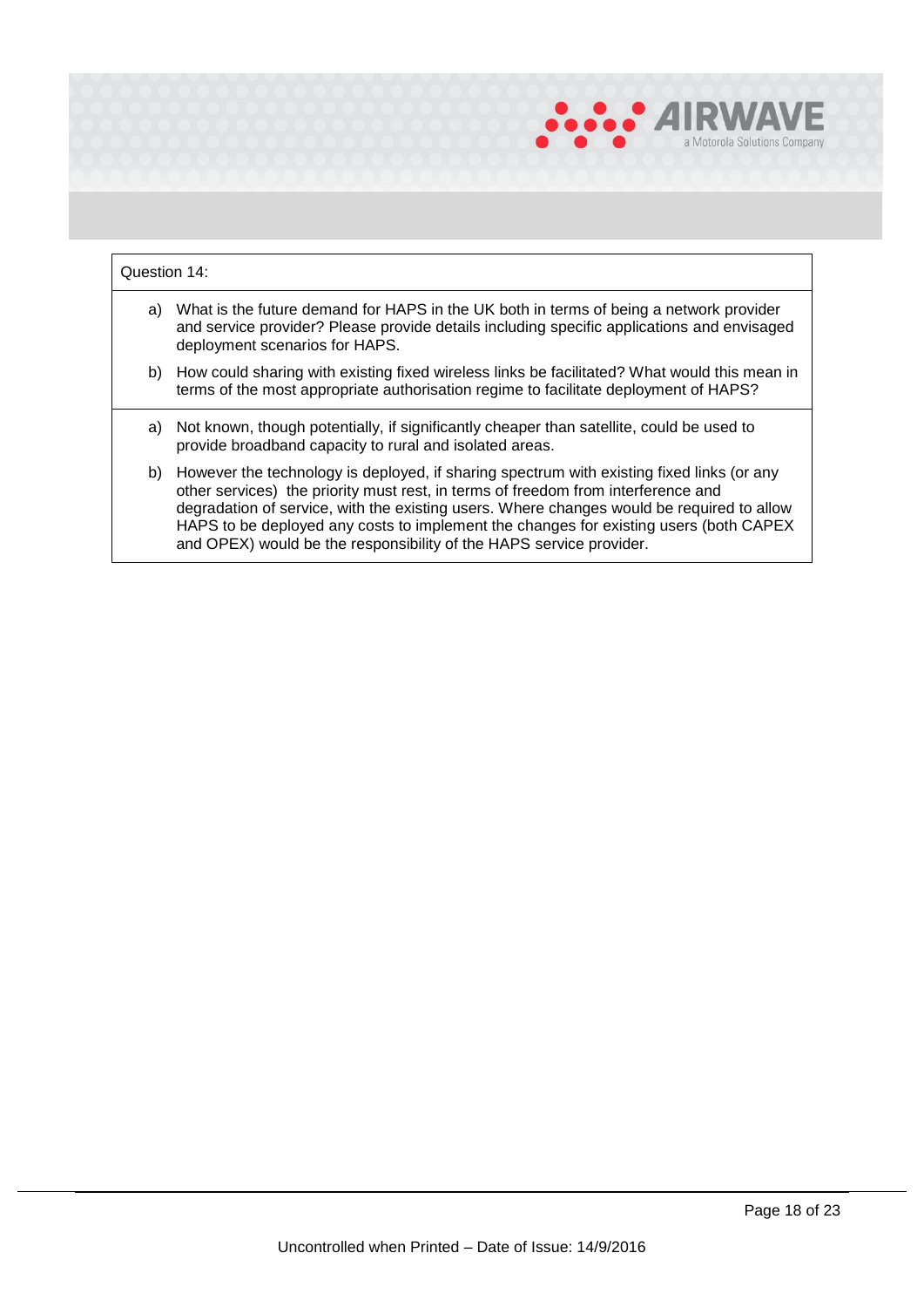

## Question 15: a) How could the 8 GHz band and narrowband channels within the guard bands and centre gaps of the existing channel plans for the 6 GHz band meet future demand for fixed wireless links if additional spectrum could be made available? b) What types of applications do you consider would be of interest for these bands? c) What is the status of fixed wireless links equipment availability in these bands? a) Having looked at a number of Airwave narrow band links it would be feasible to replace some 1.4 GHz links with links in the 6 GHz band. Replacement 6 GHz links for existing 1.4 GHz obstructed links relying on diffracted paths would need to be licensed with a suitable power uplift allowing sufficient fade margin to provide an availability of 99.999%. b) As a possible extension of the current narrow band services that currently use the 1.4 GHz band. c) Airwave is not aware of any equipment that would provide narrow band services within the guard bands and centre gaps of the existing channel plans for the 6 GHz band.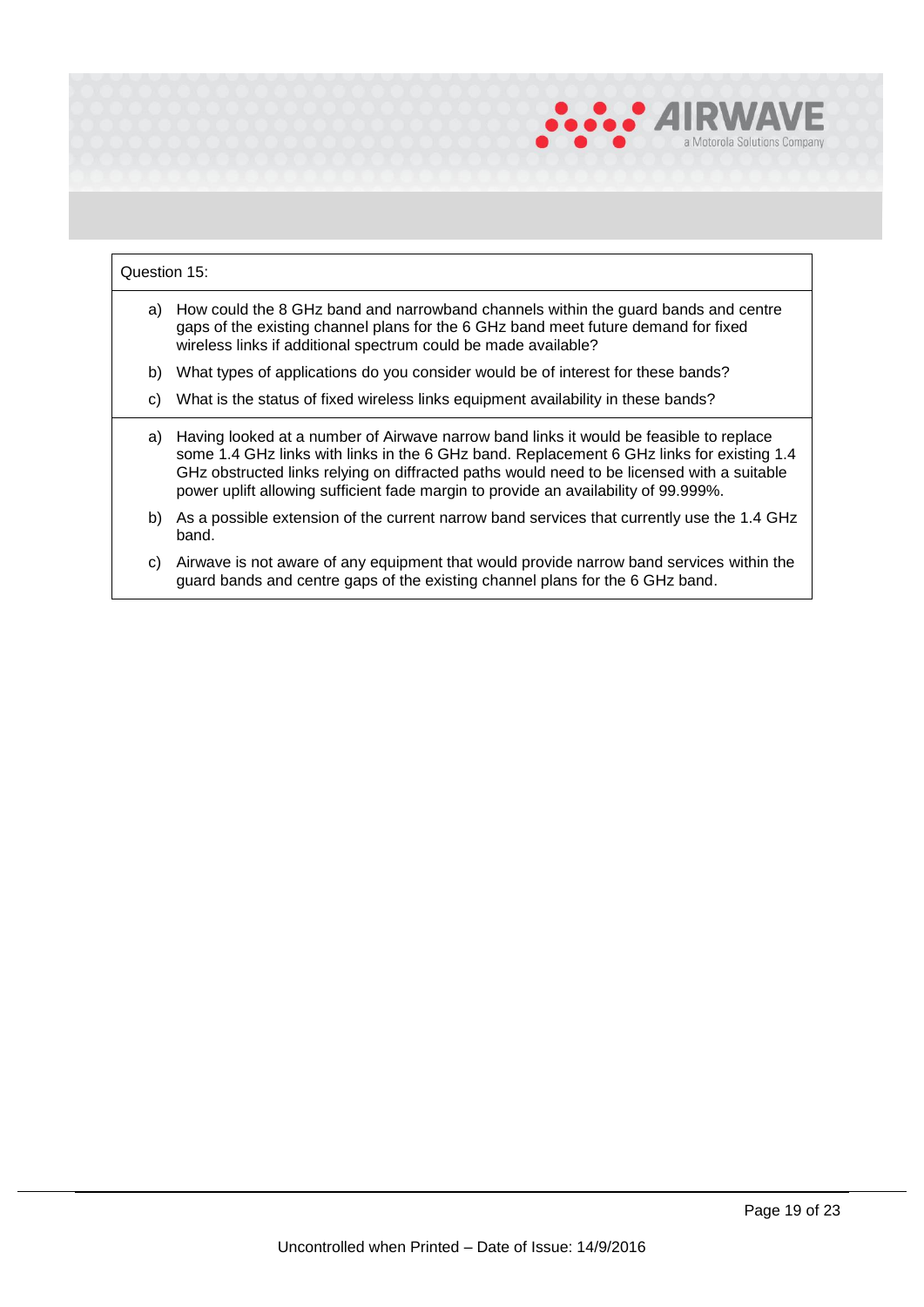

#### Question 16:

- a) What is the demand for a combined Lower and Upper 6 GHz channel plan that could provide wider channels at 112 MHz bandwidth?
- b) What are the practical implications for existing equipment that operates under the existing band plans who wish to migrate to the new band plan?
- c) What is the status of Fixed Service equipment availability for the wider 112 MHz channels in the combined Lower 6 GHz and Upper 6 GHz band?

The following is Airwave opinion not what Airwave are currently doing.

Airwave have taken part in a number of Rural Broadband trials and from this experience we believe that to enable Rural Broadband and Rural Mobile services to be provided in line with the Governments wishes it will be necessary to deliver relatively large bandwidths out to remote and isolated areas. These remote and isolated areas will be significantly beyond the economical reach of fibre optic based solutions. Note, isolated areas may be isolated with respect to dwellings or business premises but can have major roads requiring coverage passing through them.

In a recent study into delivering 4G services into rural and isolated areas Airwave identified a need to be able to deliver multiple Gbit/s over radio fixed links and for these to be then sub distributed at many 100s Mbit/s, and if a reasonable level of availability was required this would need to be configured as per the diagram below, with diversity provided between two (or more) fibre nodes. As these remote areas can be quite large the link lengths would be in 10s of kilometres requiring lower frequency operation and link aggregation. As can be seen from the (fictional) representation below, to deliver service to many small villages and remote dwellings many microwave links are required in an area that could be as small as 50km x 50km. The representation below is a straight line version of a preliminary network desk top design for an area of Scotland to provide LTE type coverage along roads and to dwellings, I.e. mobile and fixed broadband services. The main path (n x Gbit/s links) was in excess of 120km as it wended its way around mountains, etc. and kept to existing radio sites (any site provider not just Airwave) to ensure that suitable and sufficient electric connections would be available.

This type of network will be required in many areas of GB from Scotland, Lake District, Borders area, much of central Wales, down through England to Dartmoor.

To provide fibre to these areas would require investment most probably running into many £Bs, whereas microwave is likely to be merely in the £100Ms!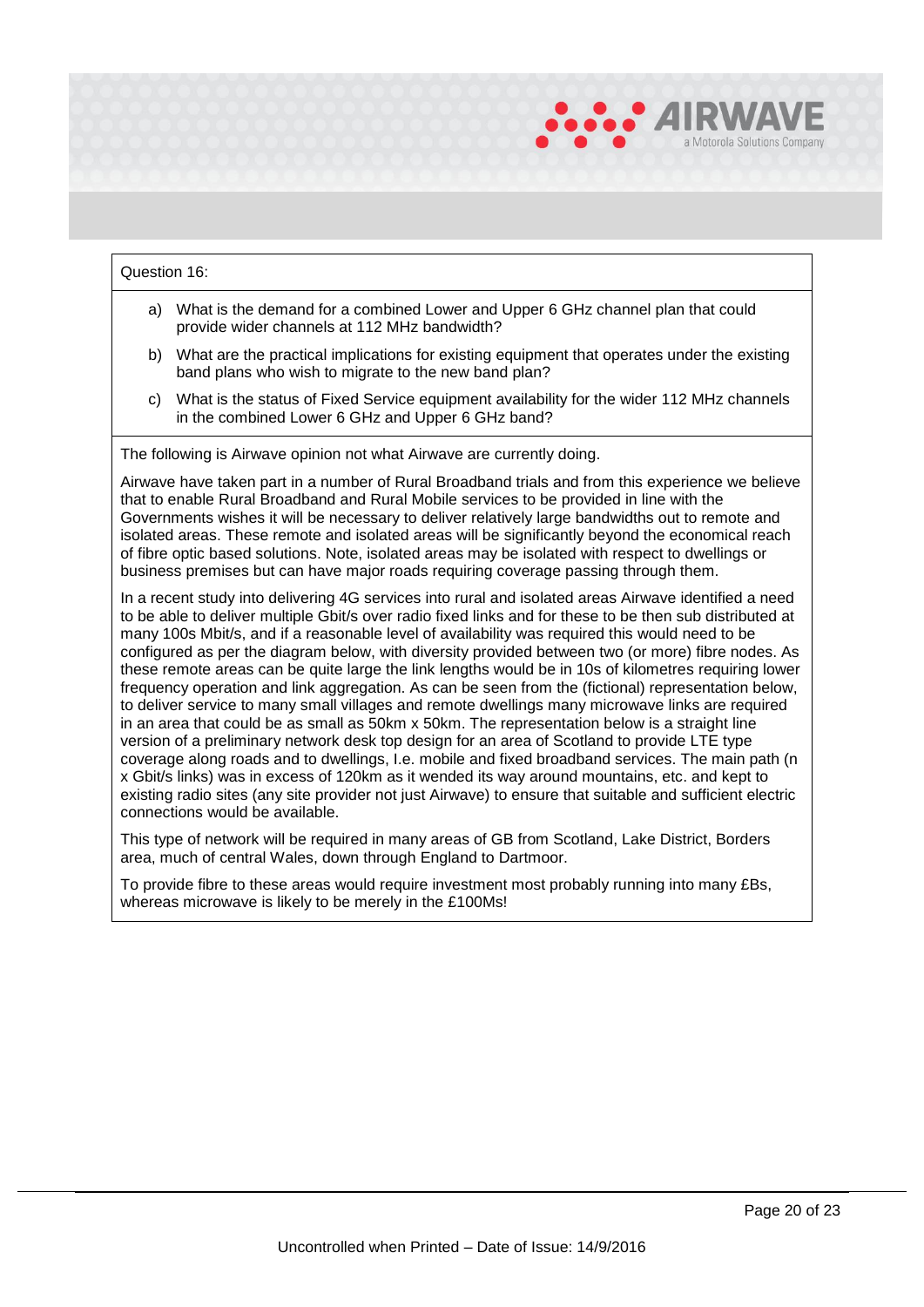

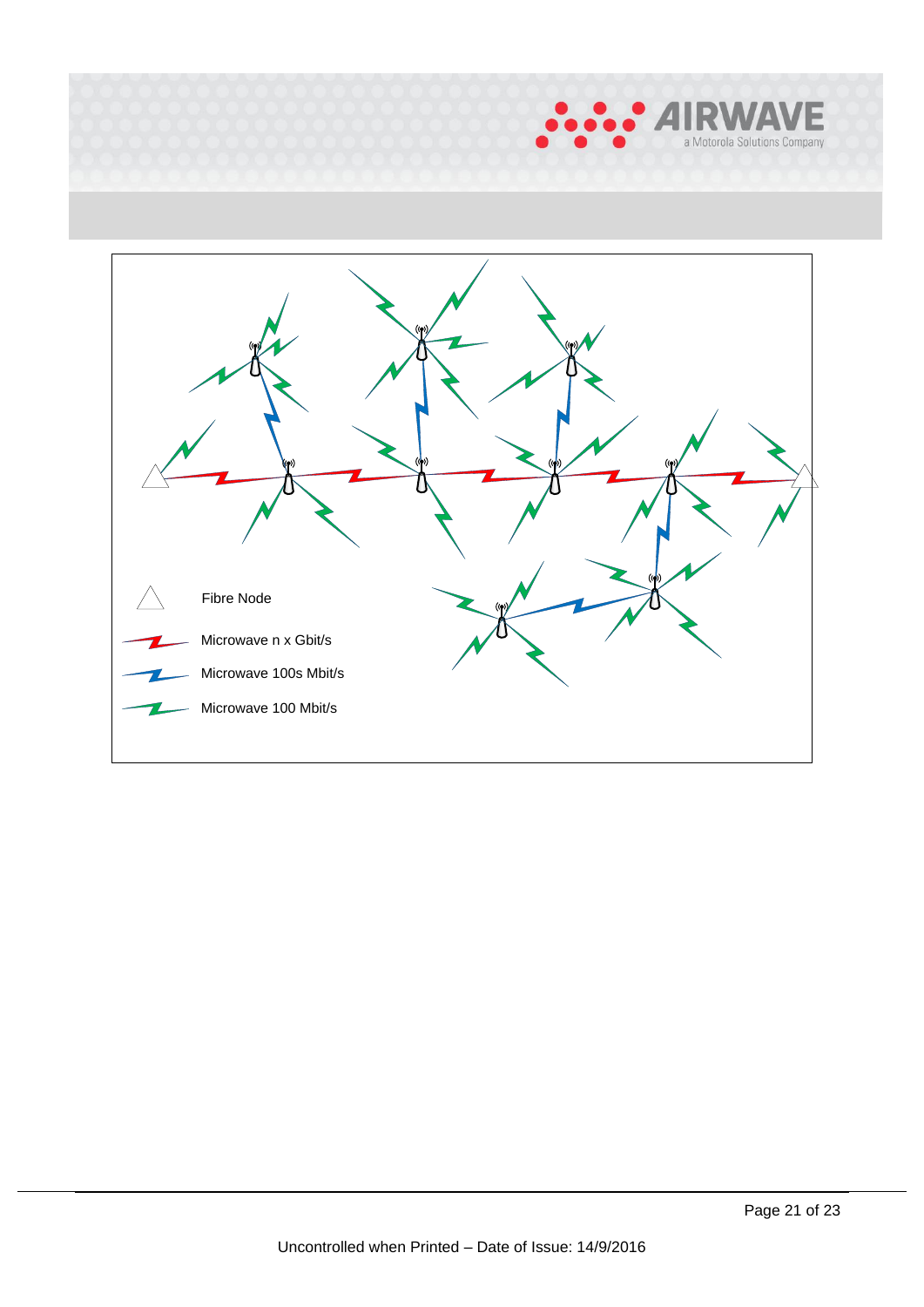

### Question 17:

- a) What are the applications envisaged in the W and D bands?
- b) What is the timescale of equipment availability for these bands?
- c) What would you consider to be the appropriate authorisation regime to facilitate access to spectrum in the W and D bands?

## N/A

#### Question 18:

- a) Do you have a view on potential frequency bands between 275–450 GHz that could be suited for Fixed Service and for what applications?
- b) What are the anticipated timescales for the development of equipment and applications for these bands?

#### N/A

## Question 19:

- a) What is the future demand for bands listed in Table 4 for Fixed Service applications?
- b) What is the status of fixed wireless links equipment availability in these bands?

N/A